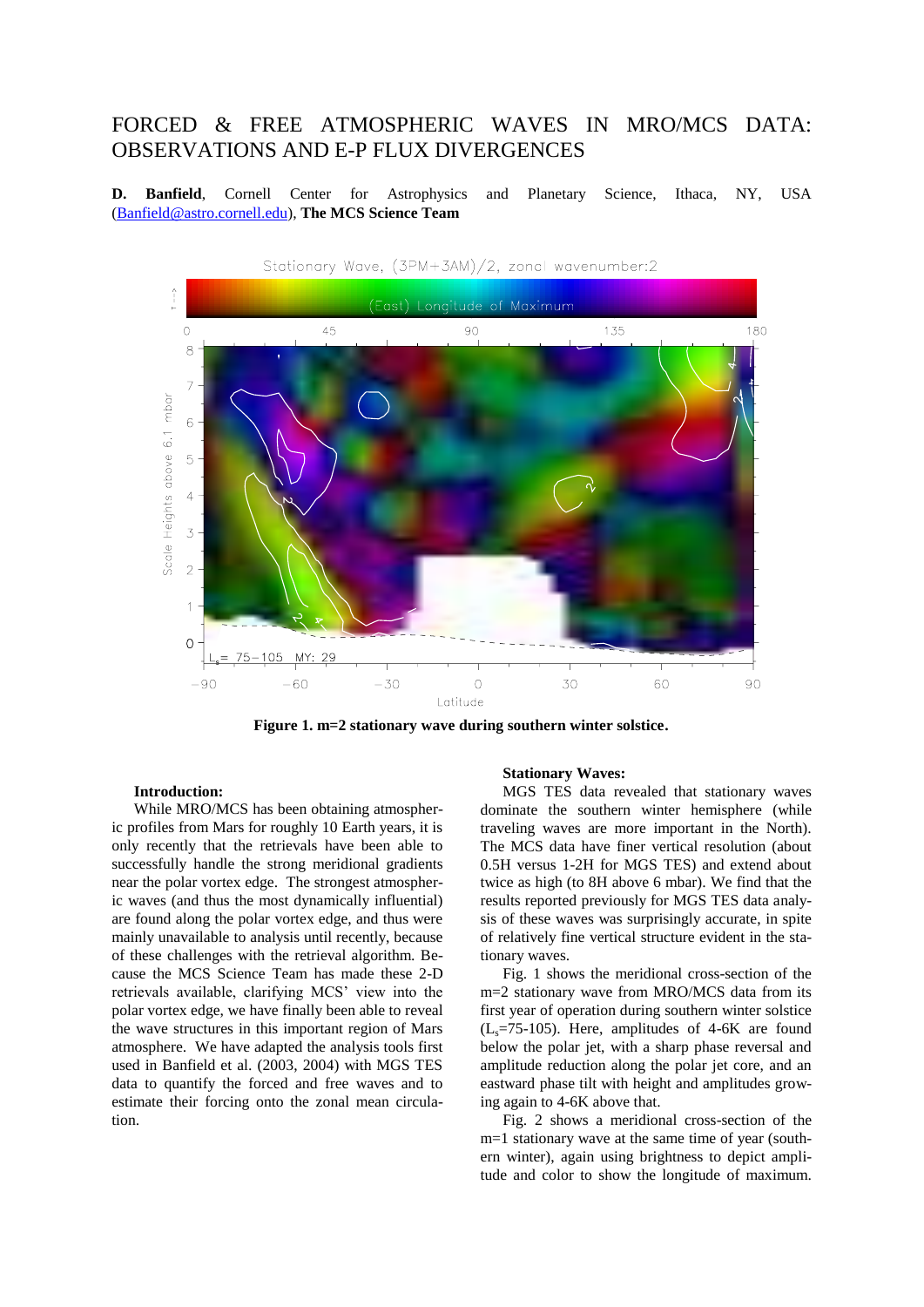

**Figure 2. m=1 stationary wave, zonal mean zonal wind and E-P Flux divergence from m=1 wave**

The E-P flux divergence (in m/s/Sol) is also shown as the heavy contours, and the thin contours show the zonal mean zonal wind. Amplitudes of 8-10K are found along the polar vortex edge, with a strong westward tilt of phase with height. This is very similar to that of the MGS/TES analysis shown in Banfield et al. (2003), except the wave features extend all the way up to 8H. At this time of year, the m=1 stationary wave appears to be acting to broaden and decrease the intensity of the polar jet, with negative accelerations occurring in the jet core, and positive accelerations occurring on either side of the core to the North and South. These accelerations are significant, reaching as high as ~20m/s/Sol, i.e., enough to damp the jet out completely in about 5 Sols.

We were unable to compute the E-P Flux divergence from the m=2 stationary wave from the first year of MRO/MCS data during southern winter because the meridional wind wave perturbations were too great for our gradient wind solution to be valid. However in the regions where a solution was possible (i.e., closer to the surface), the accelerations provided by the m=2 stationary wave are comparable in magnitude to those from the m=1 stationary wave. The m=3 stationary waves were not significant.

**Traveling Waves:** We have also characterized the traveling waves in the MRO/MCS data, with results also consistent with those from MGS/TES data as presented in Banfield et al. (2004). Fig. 3 shows a meridional cross-section of the m=1 traveling wave just after Northern winter solstice  $(L_s=285-315)$ . In this figure, amplitude is again shown by brightness and contours, while color codes the period of the wave. In this case, the largest wave amplitude is a ~7-Sol period westward propagating wave with an amplitude of about 10K, centered just north of the northern winter polar vortex edge, but exhibiting (mostly) coherent behavior nearly to the equator.

We may present results of E-P Flux divergence analysis of the traveling waves, including the m=2 and m=3 waves. Additionally, we may discuss the effects of  $CO<sub>2</sub>$  condensation on the polar vortex, and especially on the growth, decay or stability of the various waves.

## **Bibliography:**

Banfield, D., B.J. Conrath, M.D. Smith, P.R. Christensen, and R. John Wilson, (2003). Forced waves in the Martian atmosphere, Icarus, 161, 319- 345.